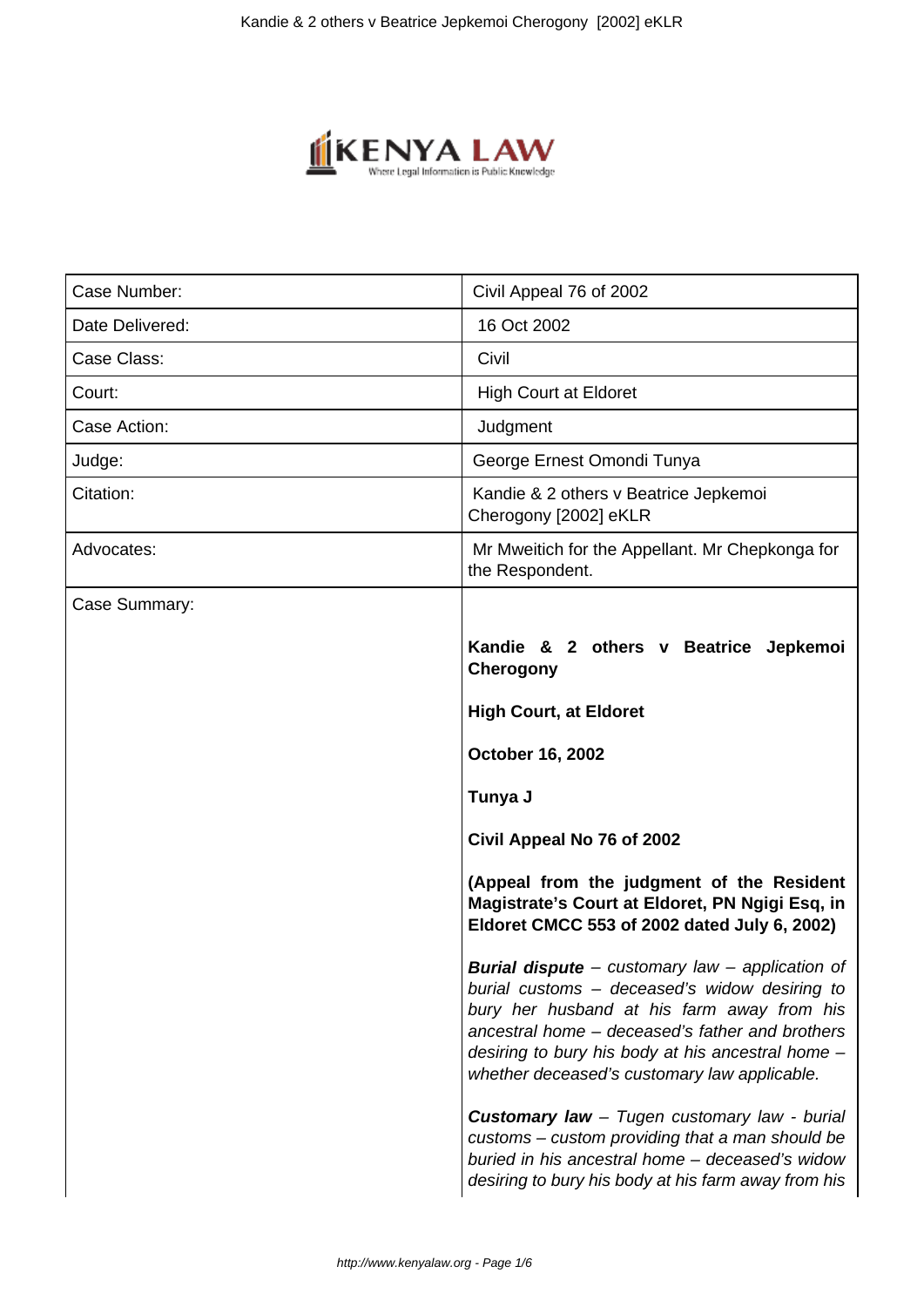ancestral home – whether Tugen burial customs applicable to the deceased.

The respondent widow embarked on making funeral arrangements for her deceased husband who she intended to bury in Molo where he owned a piece of land. The deceased's father and two brothers, however, asserted that the deceased was to be buried in his ancestral home in Baringo District. The respondent filed a suit in the Chief Magistrate's Court in which the court found in her favour and restrained the appellants from interfering with her funeral and burial arrangements. The appellants appealed against the decision, arguing that both the deceased and the respondent were Tugens from Baringo District and that the law applicable to the deceased's burial place was his personal law, which was the customary law of the Tugen. According to that law, it was submitted, deceased persons were to be buried in their rural ancestral homes.

# **Held:**

1. It was clear that both the deceased and the respondent subscribed to the Tugen Customs as to burial. During his lifetime, the deceased had maintained regular contact with his ancestral home, where he had even buried his son despite having a large farm in Molo.

2. The customary law of the Tugen was that a man must be buried by his father and family members at his ancestral home. It was never suggested that such a custom was inconsistent with any written law and in the case of Ougo v Otieno [1987] KLR 407, the Court of Appeal held that it was not repugnant to justice and morality.

3. The trial magistrate had misconceived the evidence and misdirected herself in ordering that the deceased be buried at Molo primarily because he had land there. Ownership of land was not a relevant factor in determining the burial place and in any case, there was evidence that the deceased owned land in Baringo as well.

4. The proper place to bury the deceased was at his rural home in Tiriondonin, Baringo District and not in Molo.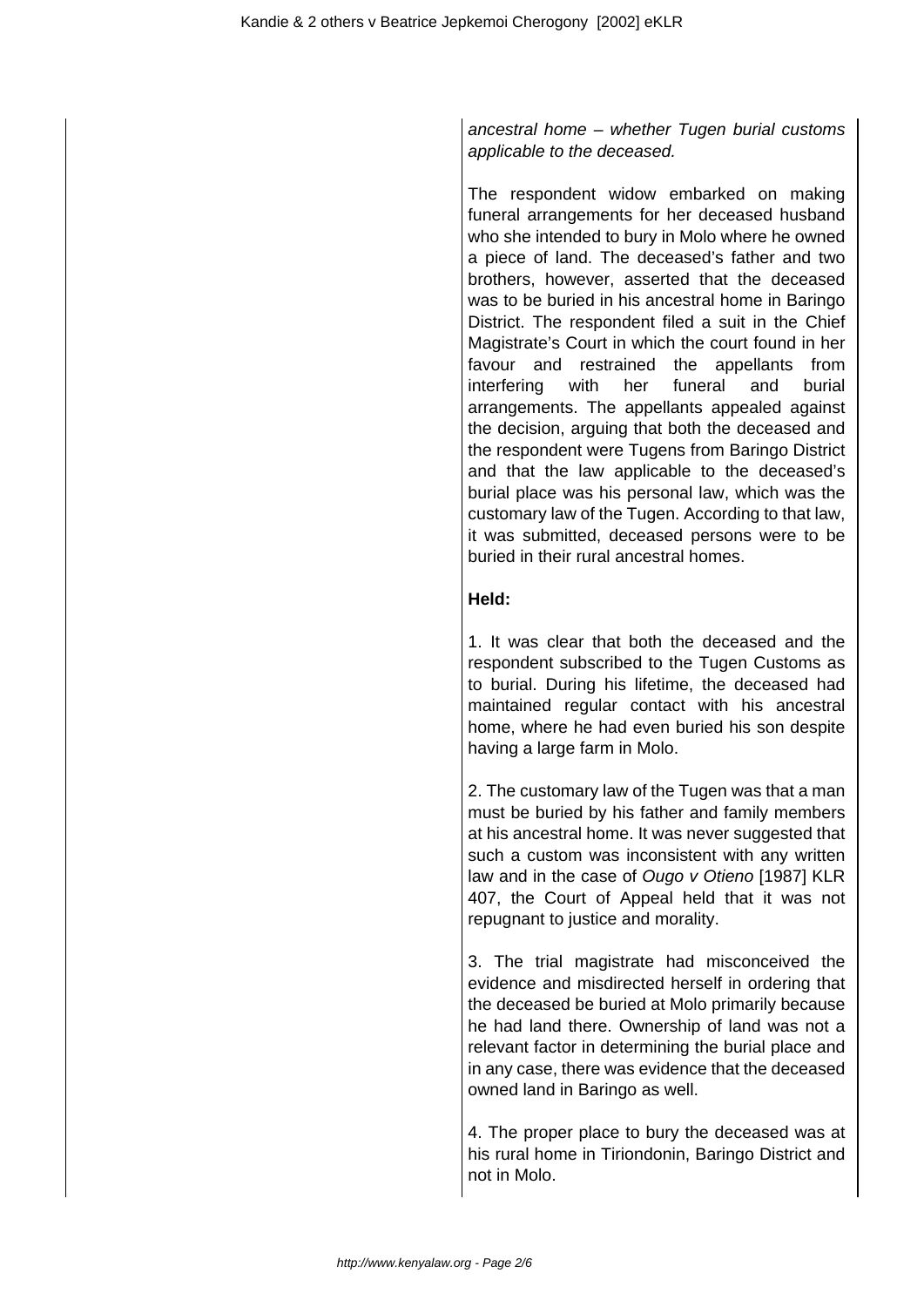|                                     | Appeal allowed.                                               |
|-------------------------------------|---------------------------------------------------------------|
|                                     | Cases Otieno v Ougo & another (No 4) [1987]<br><b>KLR 407</b> |
|                                     | <b>Statutes</b>                                               |
|                                     | Judicature Act (cap 8) section 3(2)                           |
|                                     | <b>Advocates</b>                                              |
|                                     | Mr Mweitich for the Appellant.                                |
|                                     | Mr Chepkonga for the Respondent.                              |
| <b>Court Division:</b>              | Civil                                                         |
| <b>History Magistrates:</b>         |                                                               |
| County:                             | <b>Uasin Gishu</b>                                            |
| Docket Number:                      | $\overline{\phantom{0}}$                                      |
| <b>History Docket Number:</b>       | $\blacksquare$                                                |
| Case Outcome:                       | Appeal allowed.                                               |
| <b>History County:</b>              |                                                               |
| <b>Representation By Advocates:</b> | <b>Both Parties Represented</b>                               |
| <b>Advocates For:</b>               |                                                               |
| <b>Advocates Against:</b>           | $\qquad \qquad \blacksquare$                                  |
| Sum Awarded:                        | $\blacksquare$                                                |

 The information contained in the above segment is not part of the judicial opinion delivered by the Court. The metadata has been prepared by Kenya Law as a guide in understanding the subject of the judicial opinion. Kenya Law makes no warranties as to the comprehensiveness or accuracy of the information.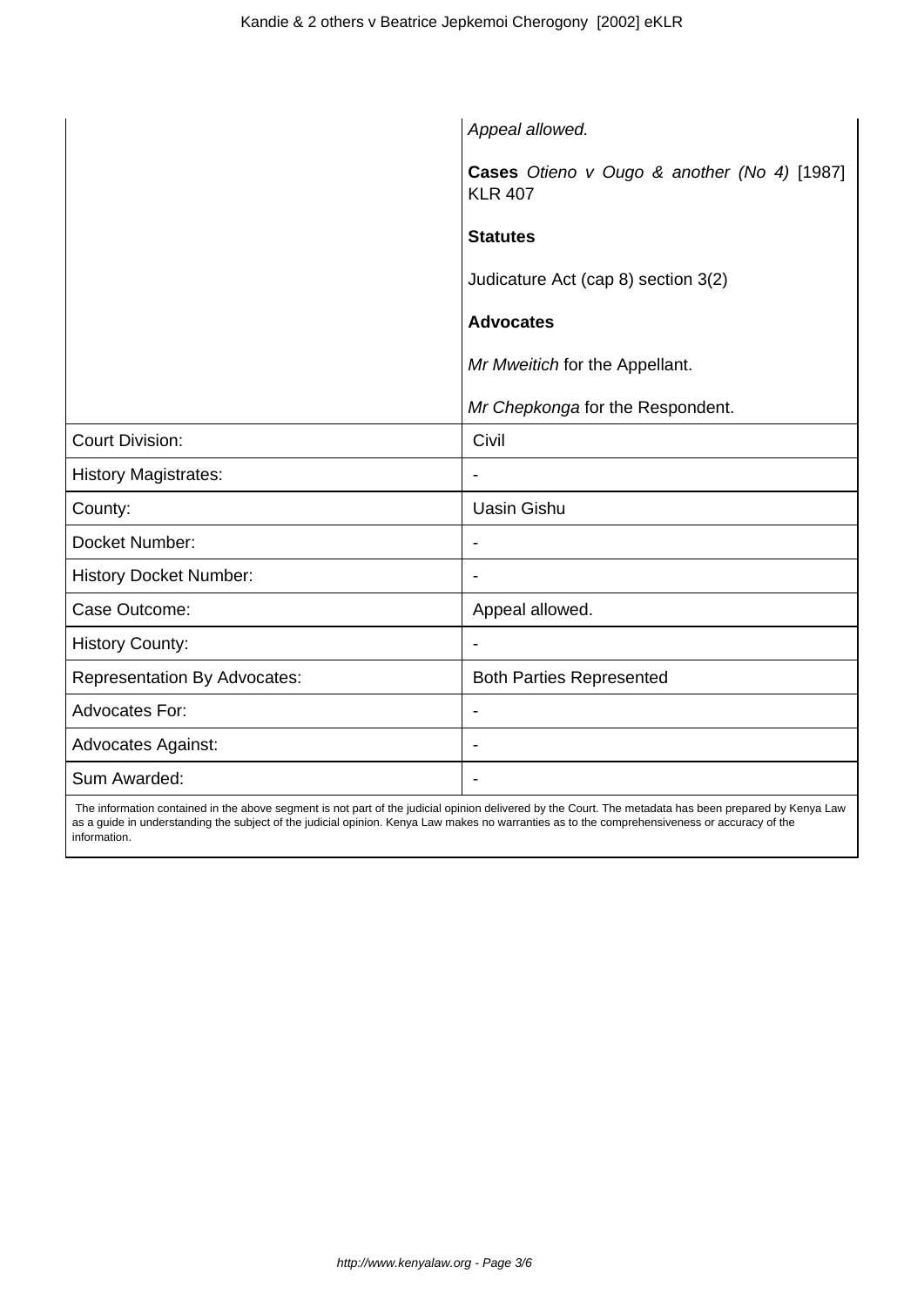# **REPUBLIC OF KENYA**

## **IN THE HIGH COURT OF KENYA AT ELDORET**

### **CIVIL APPEAL NO 76 OF 2002**

**KANDIE & 2 OTHERS..................................................................APPELLANT**

#### **VERSUS**

### **BEATRICE JEPKEMOI CHEROGONY............................RESPONDENT**

# **(Appeal from the judgment of the Resident Magistrate's Court at Eldoret, PN Ngigi Esq, in Eldoret CMCC 553 of 2002 dated July 6, 2002)**

### **JUDGMENT**

Beatrice Jepkemoi Cherogony, the respondent herein, lost her husband, namely, Dr. Sammy Chebii Cherogony, at Moi Teaching and Referral Hospital through illness on the 19th May, 2002. As the deceased's widow, she embarked on making funeral arrangements for his burial at Molo where the deceased had purchased a parcel of land number L R MOLO/NYOTA FARM/10940/63. However, the appellants, being the deceased's father (2nd) and his two brothers were opposed to his burial at Molo and instead insisted that he be buried at his ancestral home in Baringo District. It was the contention of the respondent that the deceased had expressed an oral wish that he be buried at Molo.

There being no consensus in the matter, the respondent filed suit in the Chief Magistrate's Court at Eldoret vide Eld CMCC No. 55 of 2002 in which she sought the following orders:-

(a) A permanent injunction to restrain the Defendants jointly and severally from interfering with the funeral arrangements and burial ceremony of the deceased Sammy Chebii Cherongony at the deceased's home LR. NO MOLO/NYOTA FARM 1094/63

(b) A declaration that the plaintiff has the sole right as the widow of the deceased to conduct the funeral of the deceased in MOLO/NYOTA FARM/1094/63.

(c) Costs of this suit.

(d) Any other relief that this Honourable court may deem fit to grant.

Miss P N Ngigi, Resident Magistrate heard the evidence which the parties presented before her and in her judgment dated 6th July, 2002 while granting the main prayer in the plaint had this to say on pages 90 and 91 of the record of appeal.

"Whereas there is not opposed (sic) to the deceased being buried in Tiriondonin, we are not told where in particular. The contention that it is the land of the ancestors is vague. Molo land belongs to the deceased and all his dependants.

I will therefore grant the prayers in the following terms. A permanent injunction to restrain the defendants jointly and severally from interfering with the funeral arrangements and burial ceremony of the deceased SAMMY CHEBII CHEROGONY at the deceased's home LR NO MOLO/NYOTA FARM/10940/63........."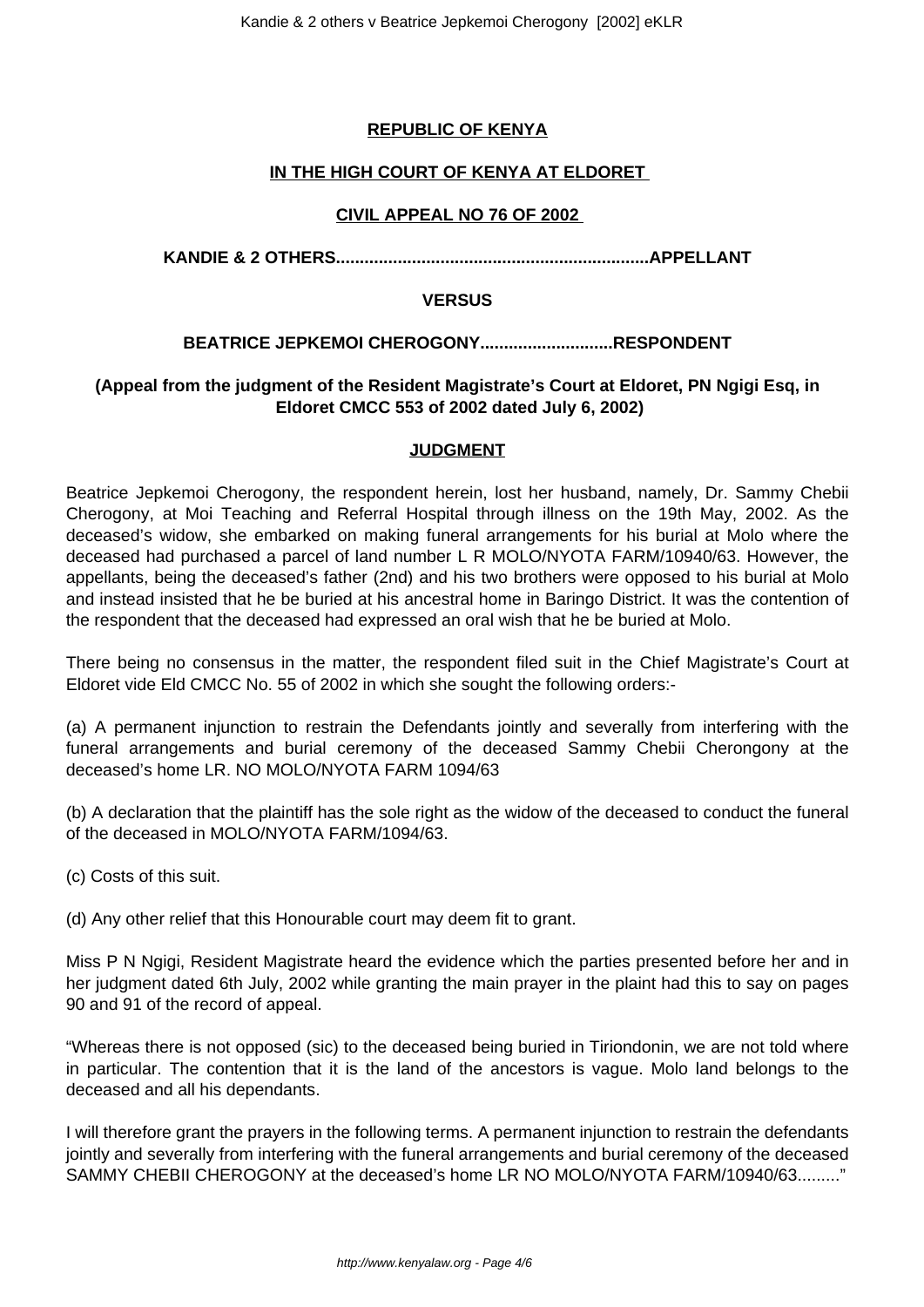The defendants were dissatisfied with the trial magistrate's judgment hence this appeal in which 8 grounds are set out. In his argument at the hearing of this appeal, Mr. Mweitich, counsel for the appellants condensed the grounds of appeal. His main contention was that both the deceased and the respondent wife were Tugens from Baringo District and that the law applicable to the deceased's burial place was his personal law. That personal law, he submitted, was overwhelmingly proofed before the lower court in that the customs and practices of the Tugens proved that their dead be buried in their rural ancestral home. In the case of the deceased, that was at Tiriondonin village in Baringo District. Counsel contended that the deceased had followed that custom in his lifetime when his son died and was buried in the rural ancestral home. In her judgment, the trial magistrate had brought in her own views on the Tugen customs and their propriety in modern Kenya. In doing so, it was submitted, she misdirected herself in law and facts since she lacked the basis for holding such views or for making the said conclusions.

Counsel relied on the famous authority of the Court of Appeal: Virginia Edith Wamboi Otieno v Joash Ochieng' Ougo and Omolo Siranga Civil Appeal No. 31 of 1987 in asserting that the personal and not any other law was applicable and should have been applied by the trial magistrate. It was also a misdirection on the part of the court to make a finding that the deceased had no land at his ancestral home.

Mr. Chepkonga for the respondent while supporting the lower court's judgment conceded that the law applicable to the deceased's burial place was Tugen customary law, and that by it, the Tugens are ordinarily buried in their ancestral land. But like the trial magistrate, he contended that agriculture and commerce could dictate the burial of a Tugen away from ancestral home and that the magistrate was entitled to come to that conclusion, invoking her personal knowledge.

In this appeal, the following issues are necessary for its determination.

(a) Both the deceased and the respondent were Tugens. Were they subject to Tugen customs and practices on burial matters"

(b) If so, what were these customs and practices" Are they repugnant to justice and morality or any written law" (See Sect.3(2) Judicature Act)

(c) Did the deceased own land at his ancestral home, and is such ownership relevant in determining the burial place under the customs in question"

Throughout the proceedings in the court below and during the oral arguments before me by counsel, it was abundantly clear and beyond any doubt that both the deceased and the respondent subscribed to the Tugen customs as to burial as Tugens. There was evidence that in his own lifetime, and despite the fact that he had a large farm at Molo, the deceased elected to bury his son at his ancestral home. In her judgment, the trial magistrate correctly held that his alleged wish or oral will that he be buried at Molo was not proved. Even if it had been proved that would not have altered the position in law. The deceased maintained regular contact with his ancestral home and even during the tribal clashes decided to return there. In Wamboi Otieno's case (supra), the deceased husband of the widow had very little contact with his ancestral home, rarely visited it and lived in the city of Nairobi. Nevertheless, the Court of appeal upheld the High Court decision that he was governed by his tribal customs and practices and qualified to be buried at his rural home, his western lifestyle and sophistication notwithstanding. This is a binding authority on the lower court as it is on this court. It was not thus open to the trial magistrate to give her gratuitous opinion of either her personal knowledge or experience with regard to Tugen customs. She was obliged to rule on the facts adduced before her and to apply the law as it is. The answer to issue (a)